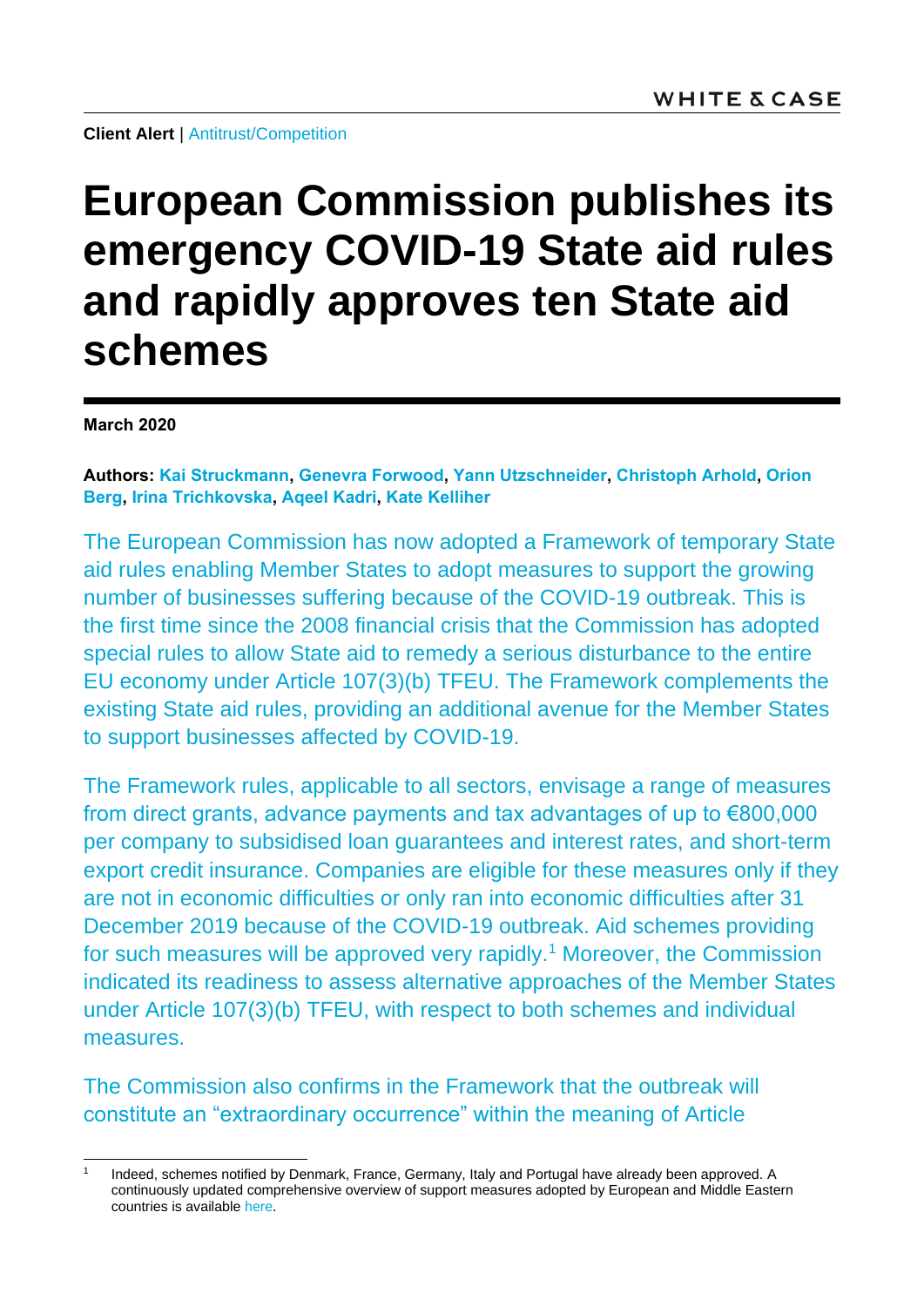107(2)(b) TFEU. Therefore, the Commission may - upon notification - approve the grant of compensation to undertakings under Article 107(2)(b) in sectors that have been particularly hit by the outbreak (e.g. transport, tourism, culture, hospitality and retail) and/or organisers of cancelled events for damages directly caused by the outbreak. For this purpose, it has published its first template setting out the information needed by Member States when notifying aid schemes under Article 107(2)(b) TFEU. Even though, this template covers only aid schemes, notification of ad hoc individual State aid grants is also possible under Article 107(2)(b) TFEU. The Commission's intention is to provide guidance to the Member States in designing their State support measures and thus enable fast track approval of all COVID-19 related measures either under the Framework or other State aid rules, in particular under Article 107(2)(b) TFEU.

This is a timely opportunity for companies facing difficulties due to the outbreak to seek urgent support from their governments. That said, while immediate action is much needed to support the economy, given some companies may be better equipped to withstand temporary financial strain than others, it cannot be excluded that some of these measures may cause significant distortion of competition. The Commission and the Member States, as well as economic operators, would thus be well advised to ensure that the measures that are adopted are designed to preserve the level playing field.

On 19 March 2020 the Commission adopted a [Temporary Framework](https://ec.europa.eu/competition/state_aid/what_is_new/sa_covid19_temporary-framework.pdf) (the "**Framework**") creating new possibilities for Member States to provide liquidity support to companies impacted by the COVID-19 outbreak, in addition to the normal EU State aid rules. The Framework complements the guidance provided in the Commission's [Communication](https://ec.europa.eu/info/sites/info/files/communication-coordinated-economic-response-covid19-march-2020_en.pdf) of 13 March 2020, which outlined the State aid measures available to Member States to support businesses affected by COVID-19 under the normal State aid rules, as discussed in our [previous](https://www.whitecase.com/publications/alert/state-aid-response-covid-19-crisis) client alert.

# **1. State aid support under the Framework**

The Framework sets out a series of State aid measures that the Commission will temporarily consider compatible with Article 107(3)(b) TFEU, which allows for State aid to remedy "*a serious disturbance in the economy of the Member State*". The Framework provides for five types of aid, which can be put in place up to 31 December 2020, and can be made available to companies that were not in difficulty on 31 December 2019. These are:

- **Aid schemes providing for direct grants, advance payments and tax advantages up to €800,000 per company.**<sup>2</sup>
- **Aid in the form of subsidised guarantees for both investment and working capital loans for companies facing a sudden liquidity shortage**. This measure is available for both large companies

 $\overline{2}$ <sup>2</sup> The threshold for the companies active in the agriculture, fisheries and aquaculture, is €120,000 per company in fisheries and aquaculture and €100,000 for the companies engaged in the primary production of agricultural products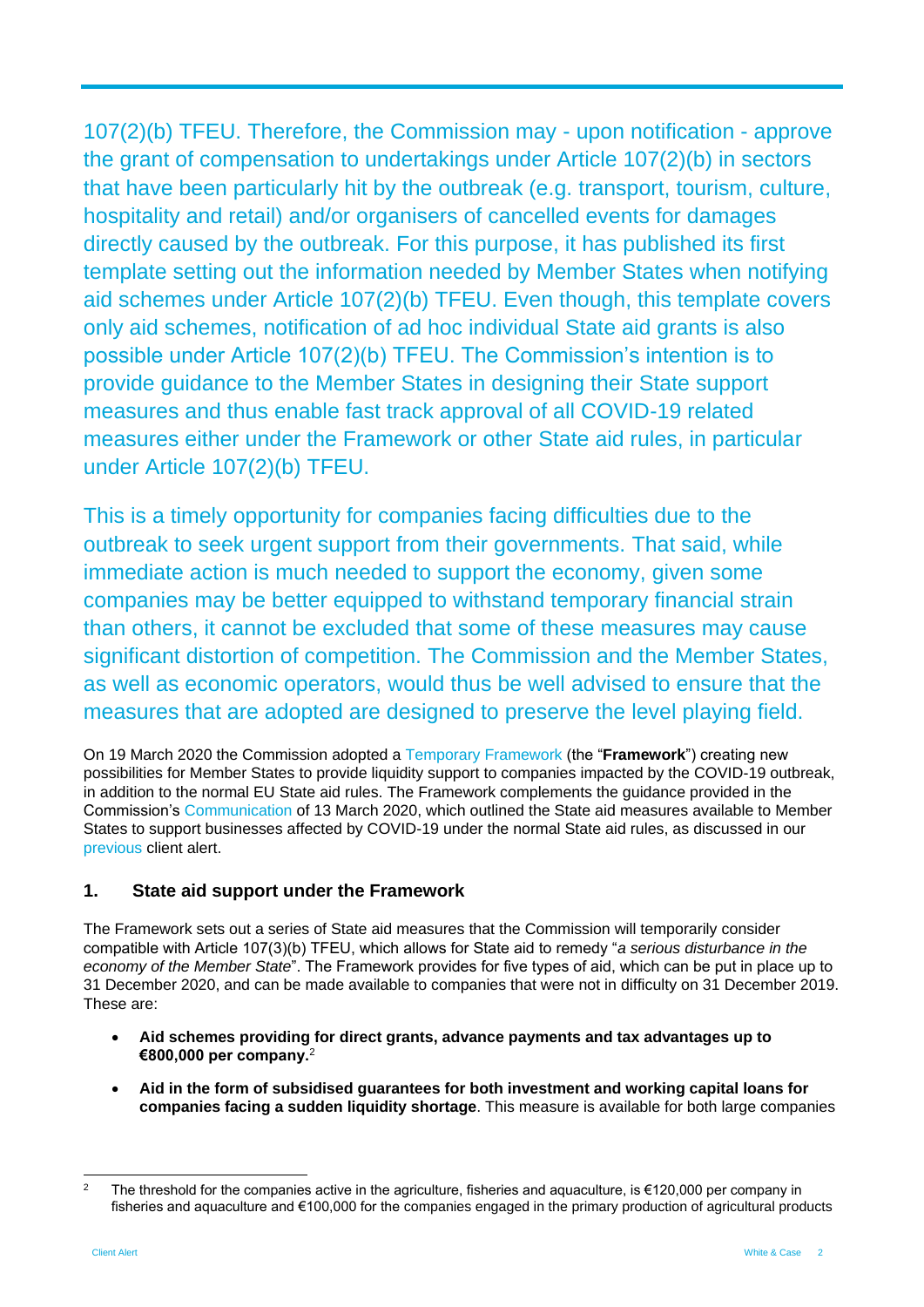and SMEs and could be provided for a maximum duration of 6 years, with a minimum level of guarantee premium based on the maturity of the loan, as set out in the Framework.

- **Subsidised interest rates for loans for companies' investment and working capital needs, available to both large companies and SMEs.** Again, these rates should apply for a limited period and loan amount, and with a maximum duration of six years. The subsidised rates should be at least equal to the base rate (on 1 January 2020) plus the indicated credit risk margins set out in the Framework. Subsidised interest rates cannot be provided in conjunction with State-subsidised guarantees.
- **Short-term export credit insurance.** The Framework, exceptionally, allows Member States to provide such support to normally *marketable risks* if insurance has become temporarily unavailable and the other criteria set out in the Framework are met.
- **Safeguards for banks that channel State aid to the real economy.** The framework confirms aid channelled through banks will be viewed as direct aid to the banks' customers, not to the banks themselves. The intermediary institution is required to pass on the advantages of the subsidised guarantees or interest rates to the final beneficiaries.

The Member States can nevertheless also compensate banks for *direct damage* suffered as a result of the COVID-19 outbreak under Article 107(2)(b) TFEU (see below under point 2b). Because that aid will be designed to deal with the direct effects of the outbreak, the Framework makes clear it will not be treated as "*extraordinary public financial support*" to the bank under [Directive 2014/59/EU](https://eur-lex.europa.eu/legal-content/EN/TXT/?uri=celex%3A32014L0059) ("**BRRD**") nor under [Regulation 806/2014](https://eur-lex.europa.eu/legal-content/EN/TXT/?uri=CELEX%3A32014R0806) ("SRM")<sup>3</sup>, and therefore would not need to be assessed under the separate State aid rules applicable to the banking sector.

If, due to the COVID-19 outbreak, banks need direct support in the form of liquidity recapitalisation or impaired asset measures going beyond the compensation for direct damage, those measures will be assessed by reference to the conditions in Article  $32(4)(d)(i)$ , (ii) or (iii) of the BRRD<sup>4</sup> or Article 18(4)(d) of the SRM,<sup>5</sup> If the latter conditions are fulfilled, the bank receiving such direct support would not be deemed to be 'failing' or 'likely-to-fail'. To the extent such measures address problems linked to the COVID-19 outbreak, they would also be deemed to fall under point 45 of the 2013 Banking Communication<sup>6</sup>, which sets out an exception to the requirement of burden sharing by shareholders and subordinated creditors.

Aid falling under the Framework has to be notified to the Commission, which has committed to approving them within a few days of notification. The Commission approved the first [\(Danish\)](https://ec.europa.eu/competition/state_aid/cases1/202011/285054_2139535_70_2.pdf) aid scheme before the Framework was even published. Since the Framework's publication, the Commission had approved three [French](https://ec.europa.eu/competition/state_aid/cases1/202012/285133_2141269_36_2.pdf) schemes, two [German](https://ec.europa.eu/commission/presscorner/detail/en/ip_20_504) schemes, an [Italian](https://ec.europa.eu/commission/presscorner/detail/en/IP_20_507) measure and four [Portuguese measures](https://ec.europa.eu/commission/presscorner/detail/en/IP_20_507) – all within just three days of the Framework's adoption.

To further expedite Member States' ability to deploy State aid measures to deal with the crisis, the Commission has also set up a dedicated mailbox and a State aid hotline, which is open seven days a week, for public authorities to raise questions and ask for advice directly from the Commission on potential State aid measures to cope with the outbreak.

l

 $3$  Article 3(1)(29) of the SRM.

<sup>4</sup> Under Article 32 BRRD, resolution authorities shall take a resolution action in relation to a financial institution if the institution is failing or is likely to fail. This is deemed to be the case if the financial institution needs extraordinary public financial support, i.e. State aid, except when that State aid is needed in order to remedy a serious disturbance in the economy of a Member State and preserve financial stability, and the extraordinary public financial support takes any of the following forms: *(i) a State guarantee to back liquidity facilities provided by central banks according to the central banks' conditions; (ii) a State guarantee of newly issued liabilities; or (iii) an injection of own funds or purchase of capital instruments at prices and on terms that do not confer an advantage upon the institution, where neither the circumstances referred to in point (a), (b) or (c) [of Article 32(4)] nor the circumstances referred to in Article 59(3) are present at the time the public support is granted. The existence of a serious disturbance in the economy has been confirmed by the Temporary Framework, so that the Member States have to demonstrate only that the conditions laid down in (i), (ii) or (iii) are met.*

 $5$  Article 18(4)(d) of the SRM.

<sup>&</sup>lt;sup>6</sup> Communication from the Commission on the application, from 1 August 2013, of State aid rules to support measures in favour of banks in the context of the financial crisis, OJ C 216, 30.7.2013, p. 1–15.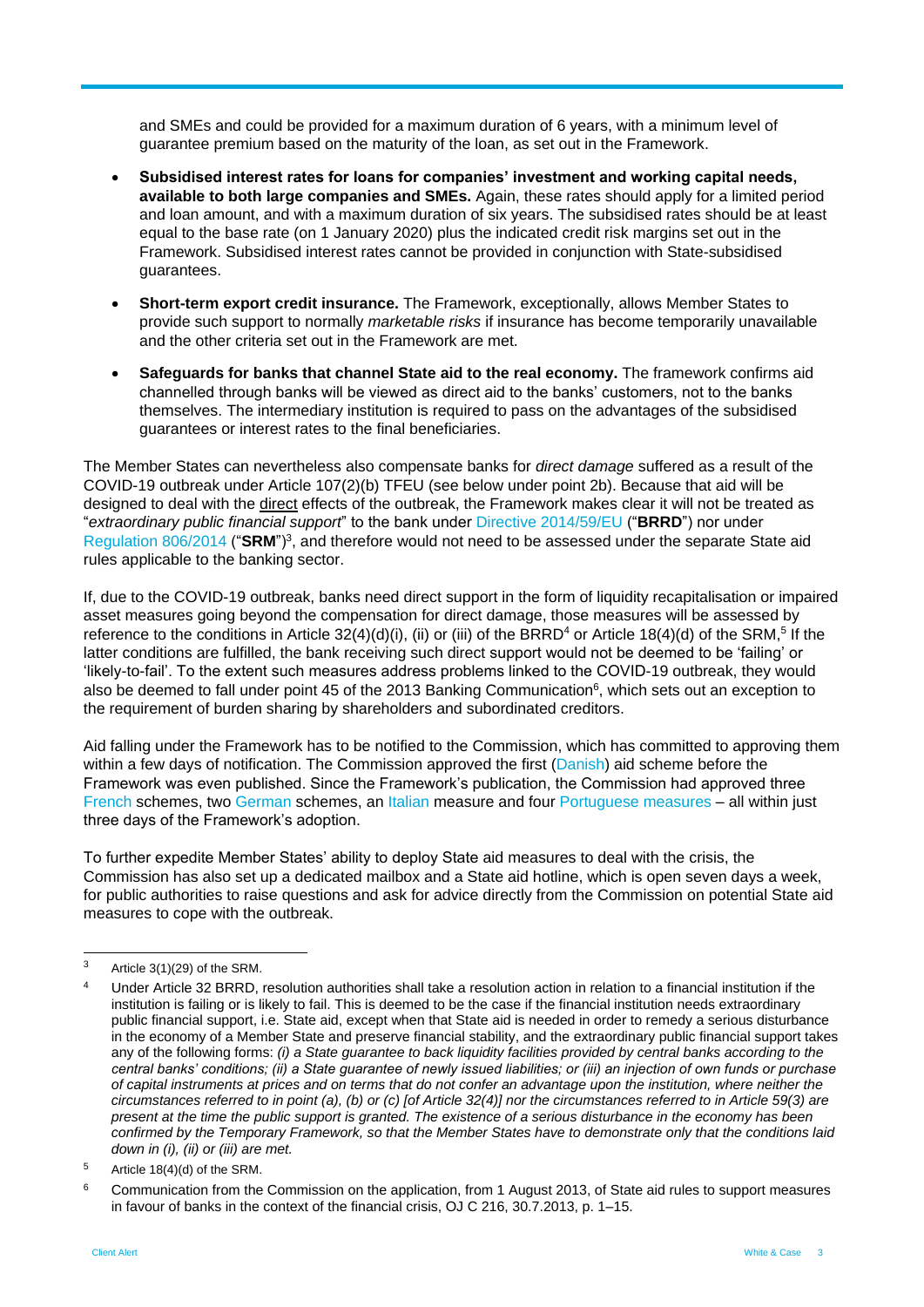Member States will have to publish the name of the beneficiary and the amount of aid of each individual aid measure within 12 months of the date of grant.

The Framework is applicable until the end of December 2020.

## **2. State aid support available outside the Framework**

The Framework reiterates that Member States also have a range of possibilities when adopting support measures. Member States can introduce a variety of supports that fall outside the scope of the State aid rules. Measures in this category do not require prior notification to, nor approval from, the Commission and so can be particularly suited to urgent support. Equally, Member States have a range of options that could be deemed compatible with the regular State aid rules, specifically under Article 107(2)(b) or Article 107(3)(c) TFEU.

(a) Measures which do not require prior notification to the Commission

These include the following State support measures, which are either not State aid or block exempted:

- Measures that are available to all companies, such as wage subsidies, suspension of payment of corporate and value added taxes or social contributions;
	- Aid to consumers for cancelled services or tickets not reimbursed by the concerned operators;
	- Measures that fall under the [General Block Exemption Regulation;](https://eur-lex.europa.eu/legal-content/EN/TXT/?uri=CELEX:02014R0651-20170710)
	- National funds granted to health services or other public services to tackle COVID-19;
	- The provision of loans or State guarantees at market rates;
	- Support that is within the thresholds set by the [De Minimis Regulation.](https://eur-lex.europa.eu/legal-content/EN/TXT/?uri=CELEX%3A32013R1407) This can include aid of up to €200,000 over three years in most sectors, subsidised loans of up to €1 million, and subsidised guarantees for loans of up to €1.5 million.
		- (b) Measures which require prior notification to the Commission

Along with the Framework measures, Member States can also introduce other State aid measures, which would fall to be assessed either under Article 107(2)(b) or Article 107(3)(b) or (c) TFEU.

### Article 107(2)(b) TFEU

The Commission recognises COVID-19 as an "exceptional occurrence" under Article 107(2)(b), which allows Member States to implement measures to help sectors particularly hit by the outbreak, such as transport, tourism, culture, hospitality, retail, and event organisers. To grant such State aid, Member States would need to demonstrate the following:

- The aid should be triggered by the damage caused by the COVID-19 outbreak and not exceed what is necessary to make good that damage. The Member State should explain the causal link between the outbreak and the damage suffered and between the damage and the aid. Member States also have to indicate the type of damage that is being remedied, such as loss of income and/or additional costs related to COVID-19.
- The Member State will also need to explain the methodology used to calculate the level of aid, and support that methodology with evidence including documents submitted by beneficiaries to the granting authority; certification of the documents by independent experts; verification by competent authorities; and precise descriptions of the damage/eligible costs of each beneficiary. Member States must prevent overcompensation by committing, inter alia, that aid exceeding the damage suffered will be recovered or reduced by any sums paid out by insurance or litigation/arbitration. Member States will also need to ensure that the eligible costs are not compensated by any other types of aid that may already be in place.